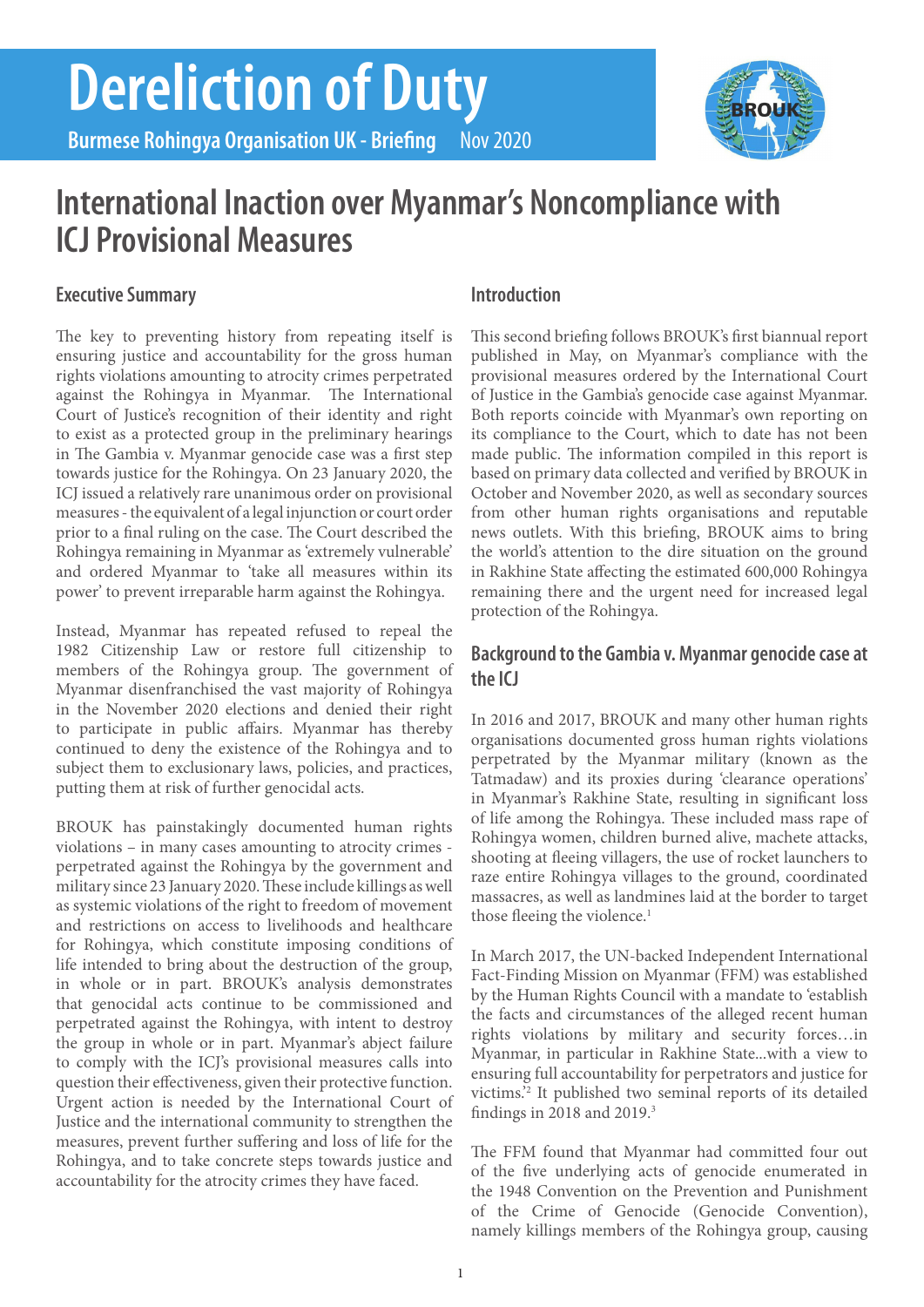serious bodily or mental harm to members of the group, deliberately inflicting conditions of life calculated to bring about its physical destruction in whole or in part, and imposing measures intended to prevent births within the group.4 It further concluded that genocidal intent to destroy the Rohingya people in whole or in part could be inferred from the State's pattern of conduct.<sup>5</sup> According to the FFM,

> The Tatmadaw and other security forces (often in concert with civilians) intentionally and unlawfully killed Rohingya men, women and children throughout the period under review, that is, since 2011, but particularly since 25 August 2017. **These deaths were a direct or indirect result of the severe and systemic oppressive measures imposed on the Rohingya and the "clearance operation**s" **in 2016 and 2017** in which they culminated [emphasis added].6

Against this background, on 11 November 2019 the Gambia filed a case against Myanmar at the International Court of Justice (ICJ) alleging that Myanmar has committed genocide against the Rohingya people. The legal basis for the case is the Genocide Convention, to which both States are a party. The Gambia has also accused Myanmar of *continuing* to commit genocidal acts and of violating its other obligations under the Convention by failing to *prevent* and *punish* genocide.

Establishing that genocide has taken place under the Genocide Convention requires demonstrating both the commission of genocidal acts and genocidal intent – namely the intent to destroy a national, ethnic, racial, or religious group in whole or in part.

The Gambia's initial filing primarily focused on the first three genocidal acts enumerated in the Convention perpetrated by the Myanmar military and other State actors with the intent to destroy the Rohingya in whole or in part: killing members of the group, including through mass executions of men and boys, the deliberate targeting of children and infants, and the burning down of entire villages, often with women and children trapped inside their homes; causing serious bodily or mental harm to members of the group by committing sexual violence against Rohingya women and girls on a massive scale and subjecting men, women and children to torture and other forms of cruel treatment on the sole basis of their identity as Rohingya; and deliberately inflicting on the group conditions of life calculated to bring about its physical destruction in whole or in part by destroying or otherwise denying access to food, shelter and other essentials of life. 7

The Gambia noted that elements of Myanmar's persecution of the Rohingya are 'particularly indicative of genocidal intent': namely, its systematic denial of legal rights to the Rohingya and its support for pervasive hate campaigns

designed to achieve the collective demonisation and dehumanisation of the Rohingya.<sup>8</sup>

The ICJ is the principal judicial organ of the United Nations, otherwise known as the World Court. It deals with disputes between States, not the individual criminal responsibility of particular perpetrators. Disputes between States relating to the Genocide Convention are rare. In 2007, the ICJ ruled that a genocide took place in Srebrenica in the Bosnia v. Serbia case. However, it found that Serbia violated its duty to prevent and punish this genocide, rather than holding it responsible for committing genocide or complicity in genocide.<sup>9</sup>

The Gambia's case against Myanmar marks the first time that a State without a direct connection to the alleged crime of genocide has brought a case before the ICJ under the Genocide Convention.<sup>10</sup> In doing so, the Gambia has emphasised the importance of the legal concept of erga omnes – an obligation owed to everyone. Due to the gravity of the crime of genocide and the fundamental nature of the duty to prevent and punish it, Myanmar has an obligation to the international community as a whole.<sup>11</sup> The Gambia's right to bring the case despite not suffering particular harm was upheld by the ICJ in its provisional measures order, on the basis of the erga omnes nature of the obligations relating to genocide.

#### **The ICJ's provisional measures order**

Provisional measures are the equivalent of a legal injunction or court order, instructing a State to immediately take certain steps to fulfil its obligations under international law prior to a final ruling on the case.<sup>12</sup> As part of its case filing, the Gambia included an urgent request for the Court to order provisional measures in light of 'the ongoing, severe and irreparable harm being suffered by members of the Rohingya group.'13

On 23 January 2020, the ICJ issued a relatively rare unanimous order on provisional measures. The Court described the Rohingya remaining in Myanmar as 'extremely vulnerable'. The order recalls that the purpose of the Genocide Convention is to 'safeguard the very existence of certain human groups' and offers recognition of the Rohingya as a protected group under the meaning of the Genocide Convention.14 As part of its rationale for issuing the order, the ICJ made it clear that, 'Myanmar has not presented to the Court **concrete measures aimed specifically at recognizing and ensuring the right of the Rohingya to exist as a protected group** [emphasis added] under the Genocide Convention.'15 In short, the provisional measures order recognises that Myanmar's actions prior to the order were wholly inadequate to protect the Rohingya. It creates an expectation that Myanmar must take concrete measures in order to meet its obligations under the Genocide Convention.<sup>16</sup>

At the heart of this case there are two key legal issues. The first is whether Myanmar has already committed genocide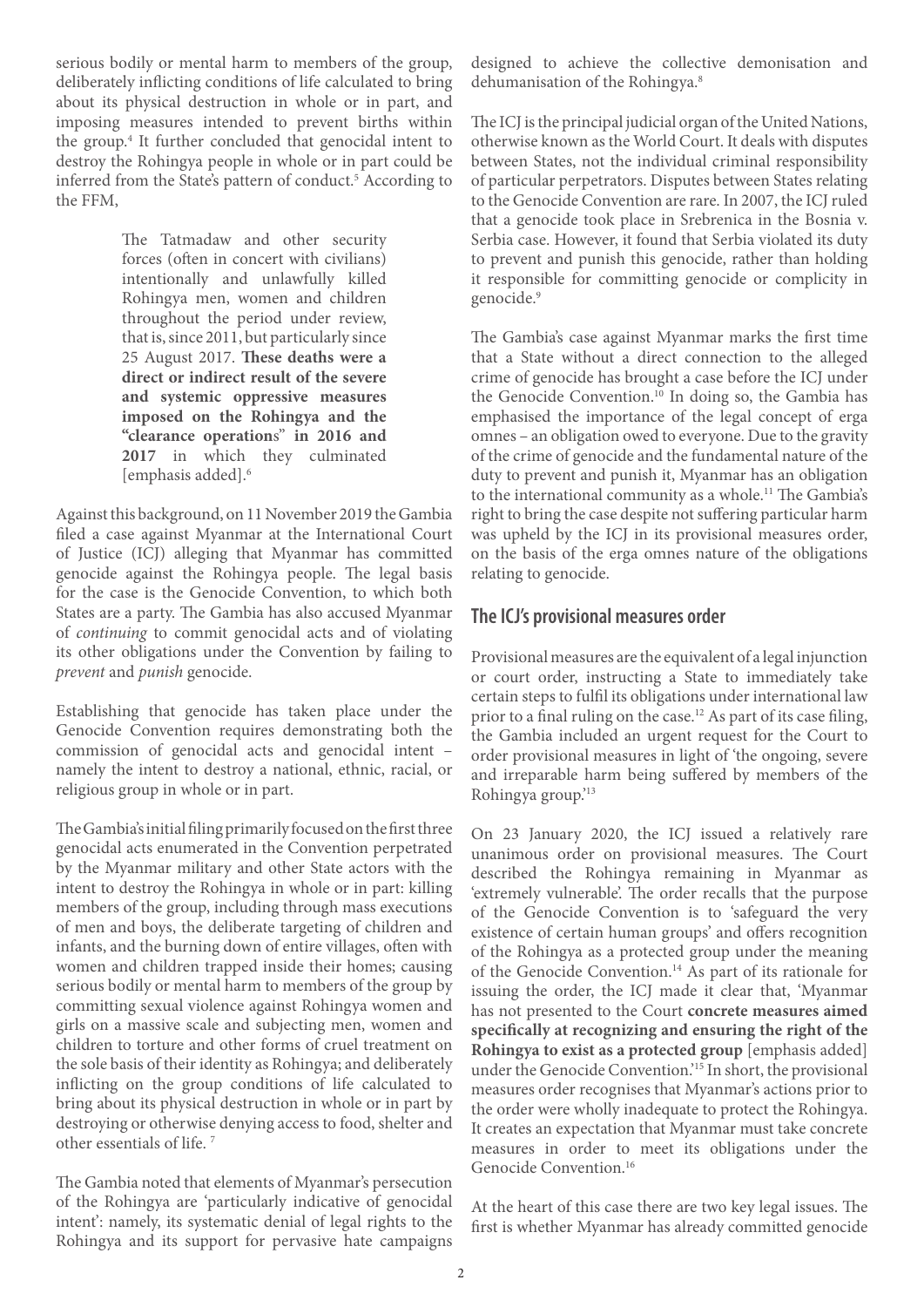against the Rohingya. The second is whether genocidal acts continue to take place, with genocidal intent.<sup>17</sup> Without prejudging the merits of the case - i.e. whether or not genocide has already taken place - the World Court ordered Myanmar to 'take all measures within its power' to prevent irreparable harm against the Rohingya. Critically assessing Myanmar's compliance with the order is therefore of the utmost importance. In brief, the provisional measures imposed by the Court require Myanmar to prevent the commission of genocidal acts, ensure security forces and those under its influence do not commit or incite genocide, preserve evidence of alleged genocidal acts, and report back within four months on its compliance with the order and every six months thereafter until the case concludes.<sup>18</sup> Under the UN Charter, which includes the Statute of the Court, all member States must comply with ICJ decisions.19

In the Bosnia v. Serbia case, the court ordered similar provisional measures in 1993, but without the reporting requirement. The genocide at Srebenica took place two years after those provisional measures were ordered, which called into question the effectiveness of their protective function.20 The regular reporting requirement in The Gambia v. Myanmar case is a significant step forward in a legal process that may take many years. However, at present Myanmar is not required to make the reports public (although the Gambia may comment on the reports). This makes it impossible for parties outside of the legal process to scrutinise Myanmar's particular claims regarding its compliance with the provisional measures. For Rohingya survivors this lack of transparency is yet another injustice. As BROUK's President Tun Khin has emphasised, 'Rohingya should not be kept in the dark about our own fate.'21

#### **Latest developments in the ICJ case**

Myanmar submitted its first report on its compliance with the provisional measures ordered by the ICJ by the 23 May 2020 deadline.<sup>22</sup> It chose not to make the report public, and is not obliged to do so under the current terms of the provisional measures. Its second report is due by 23 November 2020, followed by the third on 23 May 2021, and every six months thereafter until the case concludes.

In February, the Maldives announced its intention to intervene in the case, followed by Canada and the Netherlands in September. In a joint statement, Canada and the Netherlands welcomed the 'laudable step' taken by the Gambia in bringing the case before the World Court and noted that they 'consider it our obligation to support these efforts which are of concern to all of humanity.' Canada and the Netherlands stated their intention to focus on crimes related to sexual and gender-based violence, including rape.<sup>23</sup>

On 23 October 2020, the Gambia filed its 500-page Memorial at the ICJ setting out detailed evidence to support its legal arguments in the case. Myanmar has until the 23 July 2021 to file a Counter-Memorial. <sup>24</sup> Neither document is likely to be made publicly available for some time, possibly not until the case has concluded.<sup>25</sup> If Myanmar decides to file a preliminary objection to the case, it must do as soon as possible and by 23 January 2021 at the latest. If so, the proceedings on the merits of the case will be suspended until the preliminary objection has been heard by the Court.<sup>26</sup>

#### **Justice for Rohingya**

In light of the fact that Myanmar officials continue to deny the existence of the Rohingya, the Court's recognition of their identity and right to exist as a protected group was a first step towards justice for the Rohingya. Rohingya survivors of genocide and other atrocity crimes have consistently and repeatedly called for justice and accountability, as well as full restoration of their citizenship rights as part of comprehensive efforts to establish the necessary conditions for their voluntary return in safety and dignity to their places of origin in Rakhine State. Such efforts must also include effective remedies to provide full reparations to the survivors, such as restitution, compensation, rehabilitation, satisfaction and guarantees of non-recurrence.

#### **Ongoing impunity in Myanmar**

Under the Genocide Convention, Myanmar has an obligation to enact legislation to give effect to the provisions of the Convention. In particular, this requires providing penalties under the law for persons guilty of genocide or any of the other acts enumerated under article III of the Convention - whether they are State actors or private individuals - and to punish them according to the law.<sup>27</sup> However, domestic law in Myanmar does not incorporate genocide or other crimes under international law. There has been no progress in reforming the law to grant domestic courts jurisdiction over international crimes.<sup>28</sup> Moreover, the legal system enshrines impunity for perpetrators of human rights violations, particularly the Tatmadaw. The 2008 Constitution, 1959 Defence Services Act and Law No. 25/2016 Presidential Security Act provide for immunity from prosecution to all past and present military personnel and government officials for acts committed in the course of their duties, and guarantee the military control over its own judicial processes via the opaque court martial system, which is beyond civilian oversight. National courts have no jurisdiction over the military.<sup>29</sup> Despite this reality, Aung San Suu Kyi in her capacity as Agent during the ICJ proceedings in December 2019 asserted that, 'ongoing criminal justice processes in Myanmar... must be allowed to run their course.'30

On 30 June 2020, the Tatmadaw announced that a courtmartial established in November the previous year had convicted two officers and a soldier for 'weakness in following instructions' at Gu Dar Pyin in Buthidaung in 2017, where a massacre took place. Their punishment was not disclosed. In September 2020, the Tatmadaw announced that enquiries it had conducted into killings that took place in Maung Nu and Chut Pyin villages in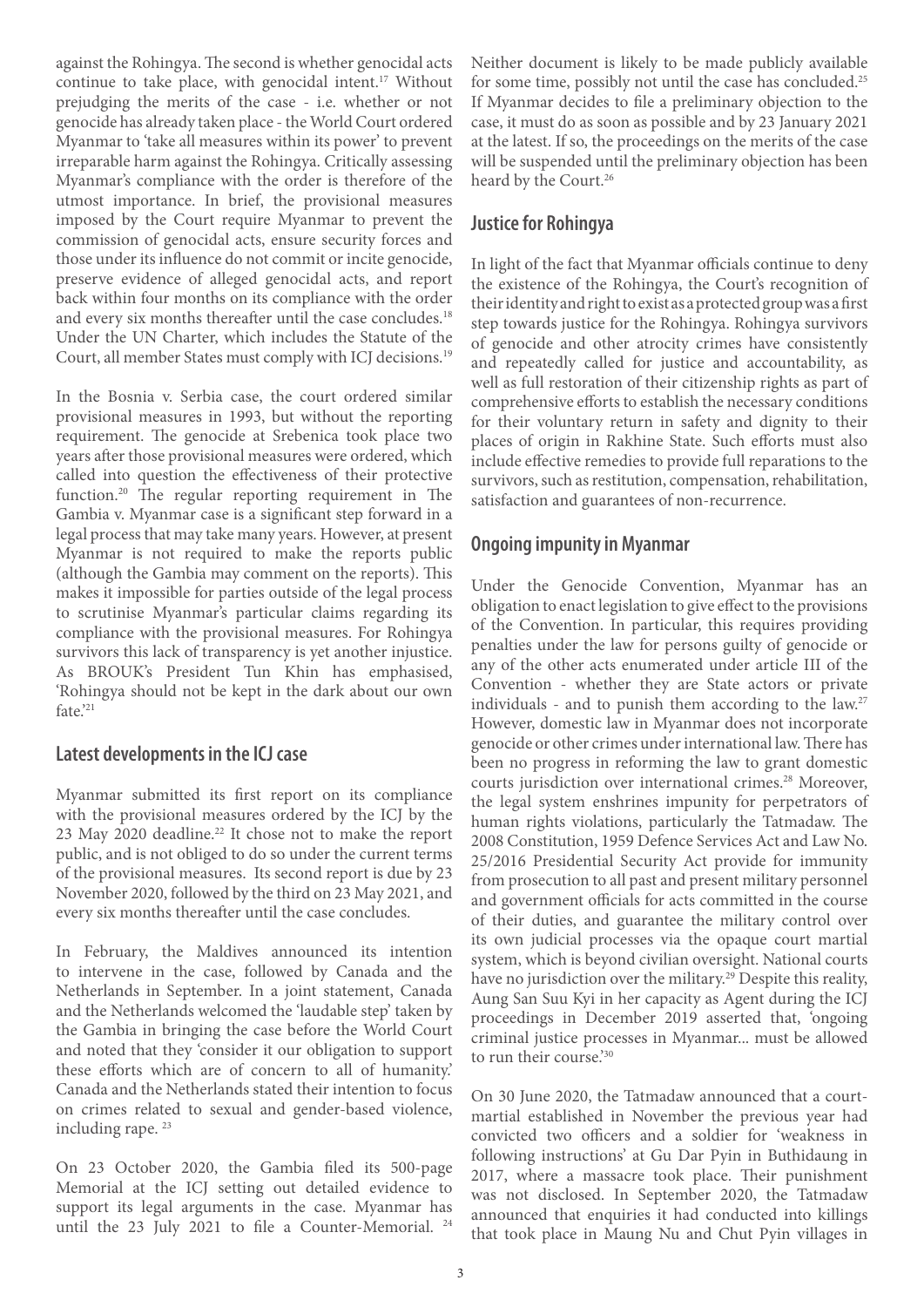4

northern Rakhine State would result in a court-martial, expected to begin before the end of the year. $31$  As recently emphasised by the UN High Commissioner for Human Rights Michelle Bachelet, '[s]ecrecy and lack of independence characterize all Tatmadaw-run processes, making court-martial proceedings inadequate to render justice for crimes committed by military personnel against civilians.'32 In November 2018, seven soldiers who were court-martialled and jailed for ten years for their role in the Inn Din massacre were pardoned by the Commander-in-Chief of the military Senior-General Min Aung Hlaing and released, after spending less than a year in prison - less time than Wa Lone and Kyaw Soe Oo, the two Reuters reporters who exposed the massacre and were subsequently jailed.

Aung San Suu Kyi placed particular emphasis on the work of the government-established Independent Commission of Enquiry (ICOE) in her statement to the Court on 11 December. The ICOE follows at least eight other government-established inquiries in Rakhine State since 2012. Its independence and impartiality has been called into question since its establishment.<sup>33</sup> The ICOE's full report has never been publicly released. In its Executive Summary, the ICOE asserted that its findings revealed, 'no indication of a pattern of conduct from which one could reasonably conclude that the acts were committed with genocidal intent' and that, 'There were no credible statements on allegations of gang rape committed by Myanmar's security forces'.<sup>34</sup> Aung San Suu Kyi and Myanmar's legal team studiously ignored the allegations of 'mass gang rape, involving multiple perpetrators and multiple victims in the same incident' put forward by the Gambia based on the evidence collected by the FFM. The use of rape and sexual violence as an act of genocide committed with genocidal intent is well-established in international law following the landmark judgment in the Akayesu case at the International Criminal Tribunal of Rwanda (ICTR).35 Evidence of such acts will likely play a pivotal role in future legal proceedings.

The Myanmar military recently broke with its longestablished pattern of denials of sexual violence perpetrated by its soldiers against ethnic and religious minority women. After months of denials, Major General Zaw Min Tun, chair of the Tatmadaw's True News agency, admitted that three of its soldiers raped an ethnic Rakhine woman during a clearance operation that took place in Rathedaung township on 30 June. The public statement issued by the Tatmadaw stated that the perpetrators would face a courtmartial but did not name the perpetrators, instead publicly naming the victim.36 Such actions demonstrate the callous disregard for survivors of sexual violence and underscore the impossibility of justice and accountability within Myanmar.

The key to preventing history from repeating itself is ensuring accountability for the gross human rights violations amounting to atrocity crimes perpetrated against the Rohingya in Myanmar. To that end BROUK has consistently called for justice and accountability through international legal mechanisms, due to the persistent

lack of accountability via the domestic legal system. In November 2019, BROUK petitioned courts in Argentina to open a case against Myanmar's civilian and military leaders for genocide and crimes against humanity under the legal principle of universal jurisdiction. Universal jurisdiction allows States to prosecute serious international crimes committed by any person anywhere in the world in their domestic courts, based on the principle that such crimes are heinous and can be regarded as an attack on the international legal order.37

That same month, the International Criminal Court (ICC) began a formal investigation into the crimes against humanity of persecution, other inhumane acts, and deportation or forcible transfer of population, with reference to the mass exodus of Rohingya from Rakhine State to Bangladesh. Since Myanmar is not a State Party to the Rome Statute of the ICC, the ICC investigation only covers crimes against Rohingya that took place, at least in part, on Bangladeshi territory, which is a State Party.<sup>38</sup> A case in Argentina would be able to investigate to the full range of crimes committed against the Rohingya in Rakhine State, including torture, enforced disappearances, murders, rapes and other inhumane acts. In petitioning courts in Argentina to open such a case, BROUK's actions are in line with a key recommendation of the FFM, which urged UN Member States to bring universal jurisdiction cases in their domestic courts 'to investigate and prosecute alleged perpetrators of serious crimes under international law committed in Myanmar'.<sup>39</sup>

#### **Conditions in Rakhine State since 23 May 2020**

Armed conflict between the Tatmadaw and the Arakan Army has continued to escalate in Rakhine State and Paletwa in southern Chin State. According to the UN Special Rapporteur on the human rights situation in Myanmar, since May 2020, an average of 30 civilians are reported to have been killed or injured every month in the armed conflict in Rakhine State. Overall, more than 500 civilians have been either killed or injured since the beginning of 2020, including ethnic Rakhine, Rohingya, Chin and others, as a result of shelling, airstrikes, heavy artillery and small-arms fire, and landmines.<sup>40</sup> The Tatmadaw ignored the call of the UN Secretary-General for a global ceasefire in light of the COVID-19 pandemic, instead launching further 'clearance operations' beginning 26 June in Rathedaung township in Northern Rakhine State, displacing around 10,000 mostly ethnic Rakhine civilians.41

In February, shortly after the ICJ issued its provisional measures order, the government ordered mobile internet access to be shut down again in several townships in Rakhine and Chin States, including the northern Rakhine townships of Maungdaw, Buthidaung, and Rathedaung, where the majority of the population is Rohingya. In August the government partially lifted the ban but reduced internet speeds to 2G, which has the same effect of making mobile internet access virtually impossible.<sup>42</sup> This makes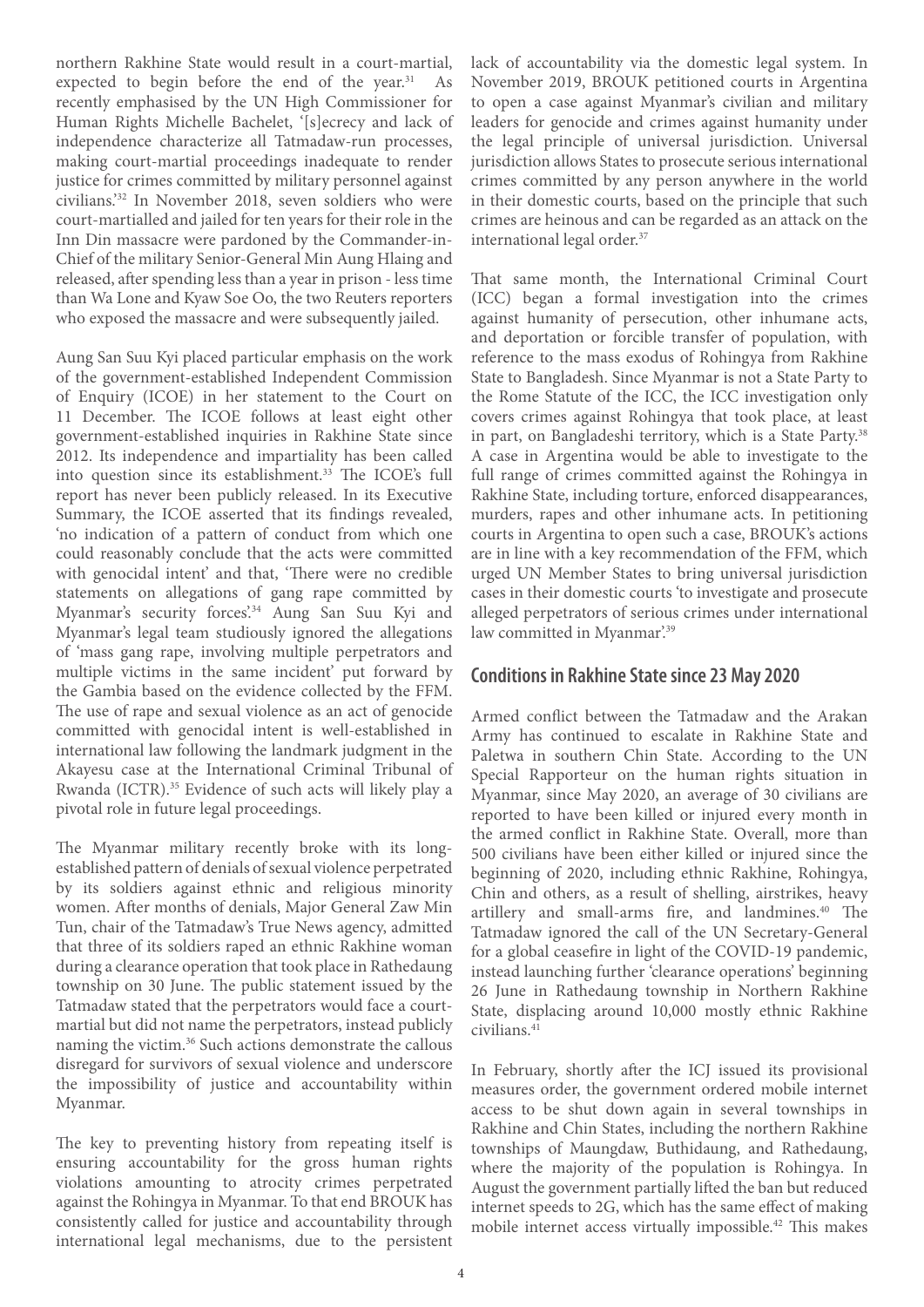it very difficult to monitor the situation on the ground in Rakhine State. It also makes it very challenging to disseminate accurate public health information related to the COVID-19 pandemic.

Myanmar's second wave of COVID-19 took hold in both Yangon and Rakhine State, prompting renewed hate speech and scapegoating of the Rohingya population. A racist cartoon by the Voice newspaper depicted a Rohingya as an 'illegal Bengali' crossing the border and bringing COVID-19 with him.<sup>43</sup> This coincided with hate speech against the Rohingya in the run up to the national elections, including anti-Rohingya slogans adopted by political candidates.44

Despite being arbitrarily stripped of citizenship by the 1982 Citizenship Law, effectively rendering them stateless in their own homeland, Rohingya were able to exercise their right to vote in the 1990 elections and elected four Rohingya members of parliament. In the 2010 elections, Rohingya were issued with Temporary Registration Cards or 'White Cards', which although did not grant citizenship did entitle the bearers to vote, and three Rohingya members of parliament were subsequently elected. However, in 2015 the government began to limit the right to vote and stand in elections to those recognised as citizens under the highly discriminatory 1982 law.45 State Counsellor Aung San Suu Kyi maintained the 2015 ban on Rohingya voting in the 2020 election, and the Union Election Commission (UEC), appointed by her government, continued the policy of barring Rohingya parties and candidates from standing in the election.46 The UEC also cancelled the elections in large swathes of ethnic minority areas including most of Rakhine State, disenfranchising the vast majority of ethnic Rakhine voters. Suu Kyi's National League for Democracy party won a landslide victory in the 8 November elections, securing over 80 percent of available parliamentary seats.

#### **Myanmar's failure to comply with the ICJ provisional measures order**

Against this backdrop, Myanmar must comply with the ICJ provisional measures order to protect the Rohingya from acts of genocide and submit its second report on the steps it has taken to comply by 23 November.

In its September 2019 report, the FFM found that the eight common risk factors for atrocity crimes and two specific risk factors for genocide set out by the UN Office on Genocide Prevention and the Responsibility to Protect were all present in Myanmar.<sup>47</sup> The two specific risk factors for genocide are 'intergroup tensions or patterns of discrimination against protected groups' and 'signs of an intent to destroy in whole or in part a protected group'. The following indicators of these two risk factors are particularly relevant in the current context:

- 1. History of atrocity crimes committed with impunity against protected groups.
- 2. Past or present serious tensions... with the State,

with regards to access to rights and resources... participation in decision making processes... expressions of group identity or to perceptions about the targeted group.

- 3. Denial of the existence of protected groups or of recognition of elements of their identity.
- 4. Past or present serious discriminatory, segregational, restrictive or exclusionary practices, policies or legislation against protected groups.
- 5. Targeted physical elimination, rapid or gradual, of members of a protected group, including only selected parts of it, which could bring about the destruction of the group.
- 6. Widespread or systematic discriminatory or targeted practices or violence against the lives, freedom or physical and moral integrity of a protected group, even if not yet reaching the level of elimination.
- 7. Attacks against or destruction of homes, farms, businesses or other livelihoods of a protected group and/or of their cultural or religious symbols and property.<sup>48</sup>

In the current context of Myanmar, genocidal acts have already been perpetrated against the Rohingya with total impunity in the 'clearance operations' of 2016 and 2017. The first genocidal risk indicator is thus clearly present. With regard to the second and third risk indicators, Myanmar has systematically stripped the Rohingya of citizenship over many years and denied their right to a group identity as Rohingya. As the Special Rapporteur on the human rights situation in Myanmar has highlighted, 'the denial of citizenship is historically a common feature in the commission of the crime of genocide.<sup>'49</sup> Myanmar has repeated refused to repeal the 1982 Citizenship Law or restore full citizenship to members of the Rohingya group. Myanmar's disenfranchisement of the vast majority of Rohingya in both the 2015 and November 2020 elections and denial of their right to participate in public affairs as political candidates is an equally clear example of the genocidal risk indicator of 'exclusionary practices, policies or legislation against protected groups'. As emphasised by the United States Holocaust Memorial Museum, genocide risk indicators 2-4:

> [D]emonstrate the Myanmar government's intent to deny the existence of the Rohingya people, as a group, in Myanmar and are used by the government to suggest that there are no Rohingya who lawfully reside in Myanmar or who have demographic roots in the country. This not only tangibly harms the Rohingya, but it also encourages the rest of Myanmar society to view the Rohingya as an alien and threatening presence in their country. The denial of citizenship heightens the vulnerability of the Rohingya, rendering them more susceptible to other human rights violations and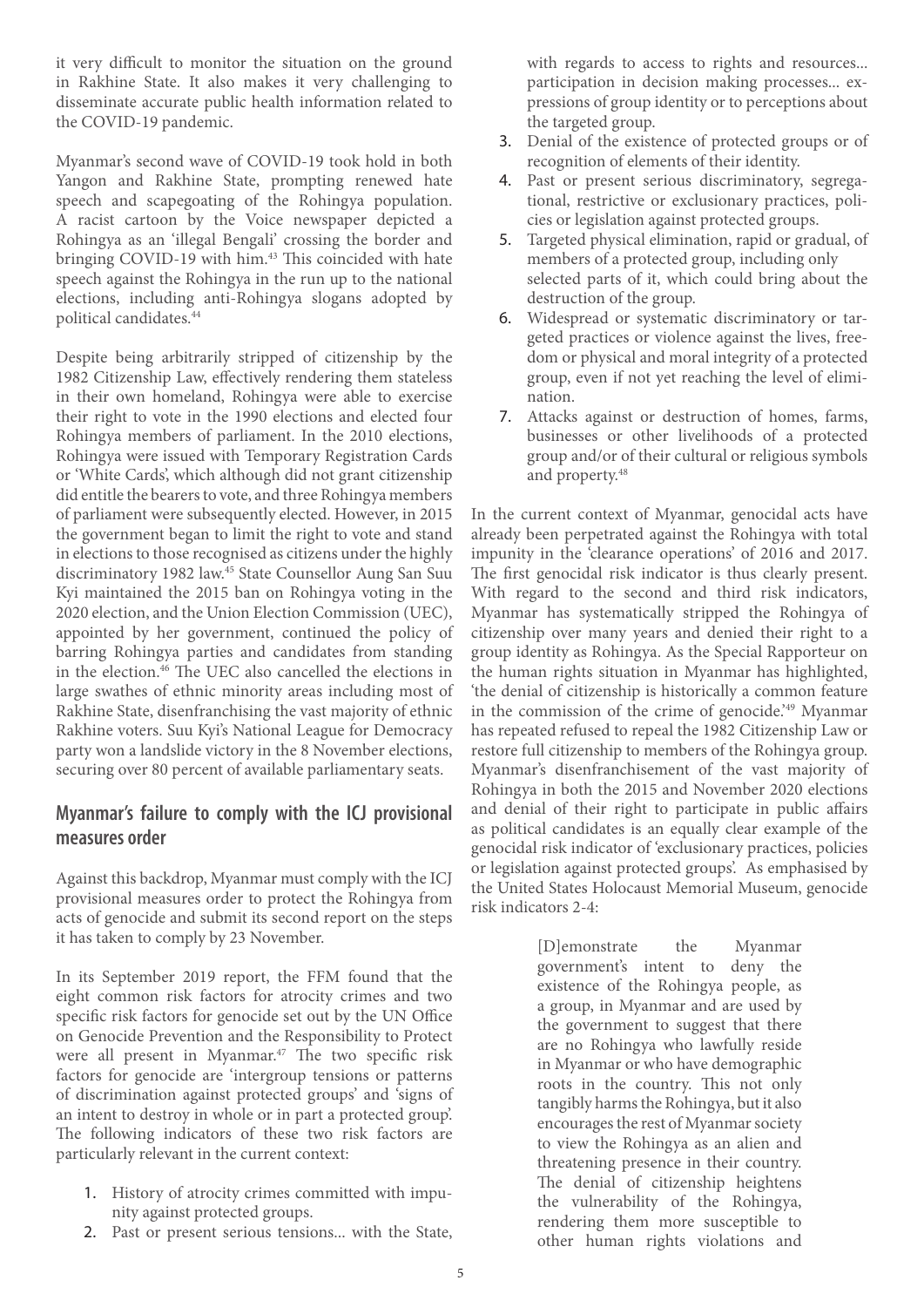escalating violence at the hands of the military and other non-Rohingya civilians....Due to Myanmar's failure to take concrete steps to mitigate these risk factors, the Rohingya remain at serious risk of genocide reoccurring.<sup>50</sup>

In April 2020 the Office of the President in Myanmar issued three directives, ostensibly to comply with the ICJ's provisional measures order: 1. 'Compliance with the Convention on the Prevention and Punishment of the Crime of Genocide'; 2. 'Preservation of evidence and property in areas of northern Rakhine State'; and 3. 'Prevention of incitement to hatred and violence (or) Prevention of proliferation of hate speech<sup>'51</sup> As noted by the UN High Commissioner for Human Rights, 'No information is available on follow-up actions by the authorities to disseminate and raise awareness of the content of these directives among officials and government agencies of all levels.'52

BROUK and other human rights organisations have painstakingly documented human rights violations – in many cases amounting to atrocity crimes - perpetrated against the Rohingya by the government and military since 23 January 2020. This is extremely challenging due to restricted internet access imposed by the government in Rakhine State, and therefore represents a small fraction rather than a comprehensive account of violations that have taken place within that timeframe. Compliance with each of the ICJ's provisional measures will be analysed below, in light of these acts and omissions by State actors and of the other indicators of genocidal risk factors highlighted above.

#### **Provisional measure (1) – prevent the commission of genocidal acts under Article II of the Genocide Convention**

'The Republic of the Union of Myanmar shall, in accordance with its obligations under the Convention on the Prevention and Punishment of the Crime of Genocide, in relation to the members of the Rohingya group in its territory, **namely the order to take all measures within its power to prevent the commission of genocidal acts** within the scope of Article II of this Convention, in particular:

- a) killing members of the group;
- b) causing serious bodily or mental harm to the members of the group;
- c) deliberately inflicting on the group conditions of life calculated to bring about its physical destruction in whole or in part; and
- d) imposing measures intended to prevent births within the group.'53

The April 2020 President's Office directive on 'Compliance with the Convention on the Prevention and Punishment of the Crime of Genocide' is addressed to all State actors and

'local people' with the stated purpose of ensuring that they 'do not commit the acts mentioned in Articles II and III of the Genocide Convention'. The directive instructs anyone with credible information about any such acts to inform the President's Office through his or her superiors, and orders each Ministry and State and Region government to provide a quarterly report on 'relevant developments' to the President's Office.<sup>54</sup> Any such reports have not been made publicly available.

In its provisional measures order, the ICJ reiterated Myanmar's obligations to prevent and punish acts of genocide 'irrespective of the situation that the Myanmar Government is facing in Rakhine State, including the fact that there may be an ongoing internal conflict between armed groups and the Myanmar military and that security measures are in place.<sup>55</sup>

BROUK has documented killings of Rohingya that have taken place since the 23 January provisional measures order. As previously reported in May, a Rohingya teenage boy was killed by shelling when a Myanmar naval vessel fired on his village of Taung Bwe in Kyauktaw township during a clash between the Myanmar armed forces and the Arakan Army in February. Several others were injured, including two teenage girls. A 16 year-old boy and his father found a landmine while farming near their village of Khaung Dote (Rohingya name Allay Gyunt) in Kyauktaw in May. Without knowledge or understanding of the risks, they took it home where it exploded, killing them both.<sup>56</sup>

Fierce fighting has taken place in Mrauk Oo township and led to the deaths of an unknown number of Rohingya civilians. BROUK has documented several human rights violations that amount to atrocity crimes in one village alone, which took place in February. Six Rohingya villagers, including a 7-year-old boy, were killed by shelling during a clash between the Tatmadaw and the Arakan Army on around 8 February. The Tatmadaw took up positions next to Rohingya homes, effectively using the Rohingya as human shields during the fighting. On 28 and 29 February five Rohingya men and a 14-year-old boy were taken from their homes in the village and arbitrarily detained by the Tatmadaw. Their relatives do not know where they were taken or if they are still alive. BROUK is gravely concerned that the detainees may have either been killed by the Tatmadaw or imprisoned and subjected to hard labour, which may also result in their deaths. Another 18-year-old man was killed in the crossfire between the Tatmadaw and the Arakan Army in the same village on 29 February. 57

Rohingya civilians find themselves in an impossible situation in the conflict. In early February in another village in Mrauk Oo, two Rohingya farmers who were having lunch at their rice paddy store were forced to direct a column of Tatmadaw soldiers to the road. Sometime afterwards, the Arakan Army arrived and abducted the Rohingya farmers. The next day they were found dead in a river, with their hands tied behind their backs. In late February, a 19-year-old man from a different village in the Mrauk Oo area was forcibly constricted by the Tatmadaw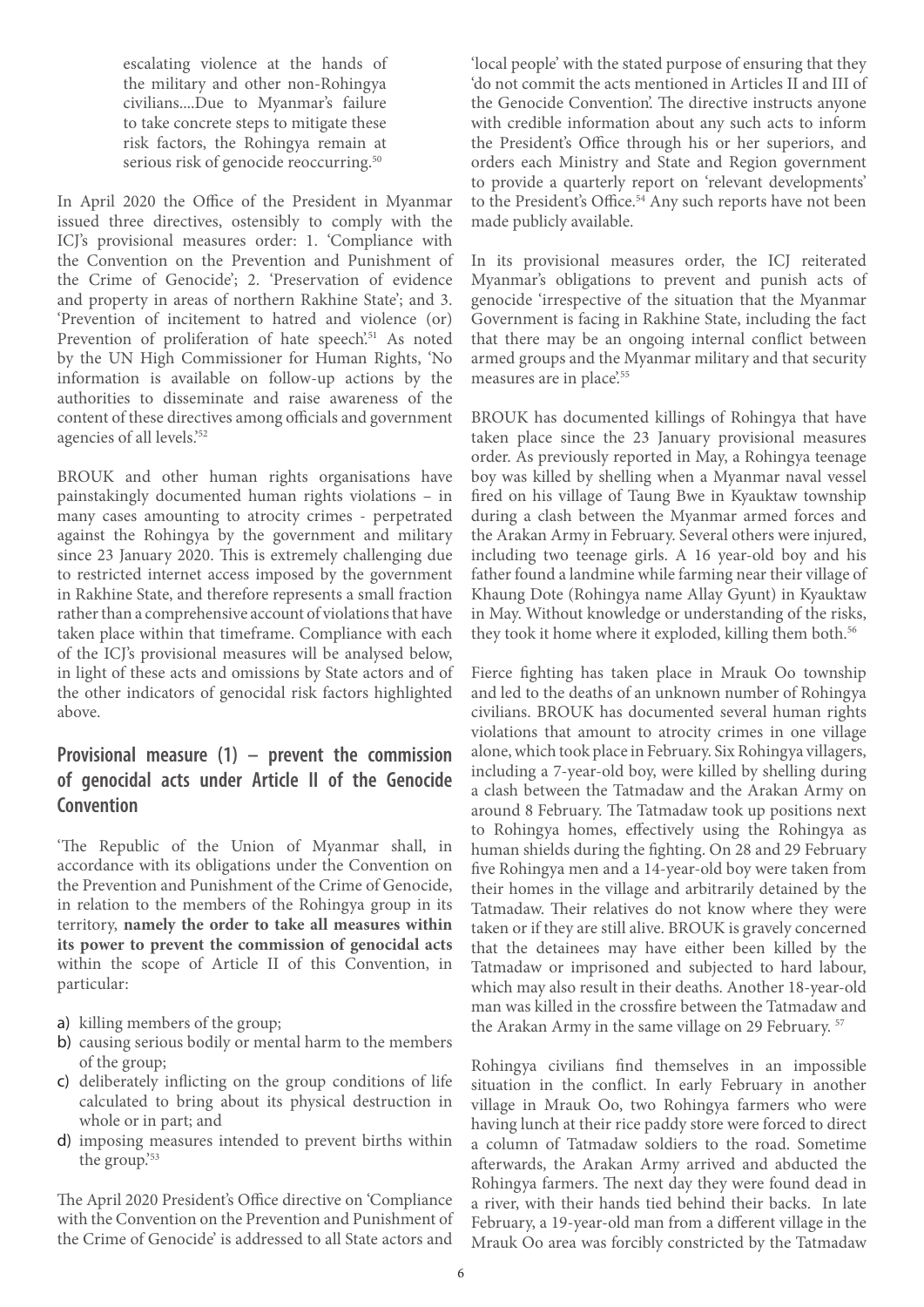to act as a human shield. He was forced to walk ahead of a military column as a guide when he stepped on a landmine and was killed. His dead body was found on 29 February. In Minbya township, a 16-year-old boy, his father and another man were caught in a landmine explosion in the forest near their villages in March. The two older men were killed instantly. Villagers brought the boy to hospital, but he died the following day. 58

In Buthidaung township, two Rohingya children were killed in early October when they were forcibly taken by the Tatmadaw to act as human shields. They were part of a group of around fifteen Rohingya villagers forcibly conscripted by the Tatmadaw to guide soldiers through terrain believed to have been mined by the Arakan Army. The two children were reportedly killed when the Arakan Army ambushed the column of soldiers.<sup>59</sup>

BROUK has also documented unlawful killings of Rohingya by the Tatmadaw and Border Guard Police outside of active conflict zones. A strict curfew is enforced throughout Rakhine State and there are Tatmadaw soldiers, Border Guard Police and riot police stationed at multiple checkpoints at the entrances to Rohingya villages and throughout detention camps, where Rohingya internallydisplaced persons (IDPs) have been confined since the State-orchestrated violence of 2012. In early August, one Rohingya man was accosted as he was returning from work and beaten to death by a group of ethnic Rakhine civilians and riot police in Dwa Myaung village in Sittwe. A few days later, two Rohingya men were shot on sight by riot police from unit no. 36 in the same village. One man was killed instantly while the other was shot in the head and survived, but lost an eye. In early October, three Rohingya men were shot dead on sight by the Tatmadaw in Minbya. They were rowing their boat in a creek near Myo Ma market when they were killed by soldiers on the bridge above them.<sup>60</sup>

In addition to a continued pattern of killings, systemic violations of the right to freedom of movement and restrictions on access to livelihoods and healthcare for Rohingya trapped in their villages and internment camps in Rakhine State are ongoing. For the past eight years until today the continued confinement of around 126,000 Rohingya in such camps under apartheid conditions is causing irreparable harm to those communities. Such denials and restrictions constitute imposing conditions of life intended to bring about the destruction of the Rohingya, in whole or in part.

In Sittwe, heavily guarded security checkpoints and barbed wire barriers block the entrances to Muslim quarters such as Bumay and Aung Mingalar in the downtown area. In the internment camps, there are checkpoints throughout. IDPs told BROUK that permission to leave is virtually impossible to obtain. IDPs face interrogation if they request permission to leave the camp, which is intended to humiliate and undermine them. As a result, some find ways to secretly leave the camp to purchase essential food items or medicines, but if they are caught at one of the

checkpoints they face either a ruthless beating or extortion. The current rate for extortion is 20,000 – 75,000 MMK (up to almost US\$60).<sup>61</sup> IDPs told BROUK that these restrictions are having a severe impact, particularly in the current context of the COVID-19 pandemic in Sittwe. 'It is incredibly complicated and difficult for us in the camp during the lockdown. We are struggling to survive and we are sick of tolerating starvation.'

In the Kyauktaw area, Rohingya are confined either to their villages or within internment camps. They are denied access to livelihoods on their own land. A Rohingya from the area reported to BROUK, 'Since we are not allowed to go out and work we face food shortages. We need to borrow food from others and share it. Some of us borrow money from villagers who have family members abroad. Then we work for those villagers to pay off the debt.' Rohingya in the Kyauktaw area are also denied access to medical care. They reported that there is no health clinic nearby where they can access medication. Rohingya and other Muslims are banned from accessing township centres, including the hospital in Kyauktaw. For serious cases the only option is Sittwe General Hospital, but families require various travel permissions including Village Departure Certificates and Form 4s, which are difficult and costly to obtain. They also have to pay extortionate sums for security escorts and transportation.<sup>62</sup>

Rohingya from Nay Pu Kan (known to Rohingya as Ma Negga Fara) village in Kyauktaw township were driven out of their village by Rakhine mobs, the police and Tatmadaw in June 2012. Rakhine people seized the property of Rohingya, including their cattle, and destroyed their homes. The Rohingya were forcibly relocated to the detention camp at Nidin and in Wa Kin village. In 2020 the Rakhine State authorities – including the Ministry of Social Welfare, Relief and Resettlement, Ministry of Security and Border Affairs and the Union Enterprise for Humanitarian Assistance, Resettlement and Development (UEHRD)- constructed a reception camp in Nay Pu Kan and resettled Rakhine IDPs who had fled armed clashes between the Tatmadaw and the Arakan Army there, on land belonging to the Rohingya.

The unbearable conditions of life imposed on the Rohingya in Rakhine State are made worse by severely restricted and unpredictable humanitarian access. Myanmar's highly bureaucratic travel authorization processes for aid workers continue to disrupt critical humanitarian activities. In May, additional levels of control were added, including the required case-by-case agreement of the Tatmadaw Western Command.<sup>63</sup>

Rohingya continue to flee the appalling conditions imposed on them in Rakhine State. Since 23 January 2020, dozens of Rohingya who have tried to flee have been arrested, detained, and put on trial. They are effectively criminalised for travelling without the identity documents which the State itself has denied them. Cases are usually brought under the 1949 Residents of Burma Registration Act (and 1951 Resident of Burma Registration Rules),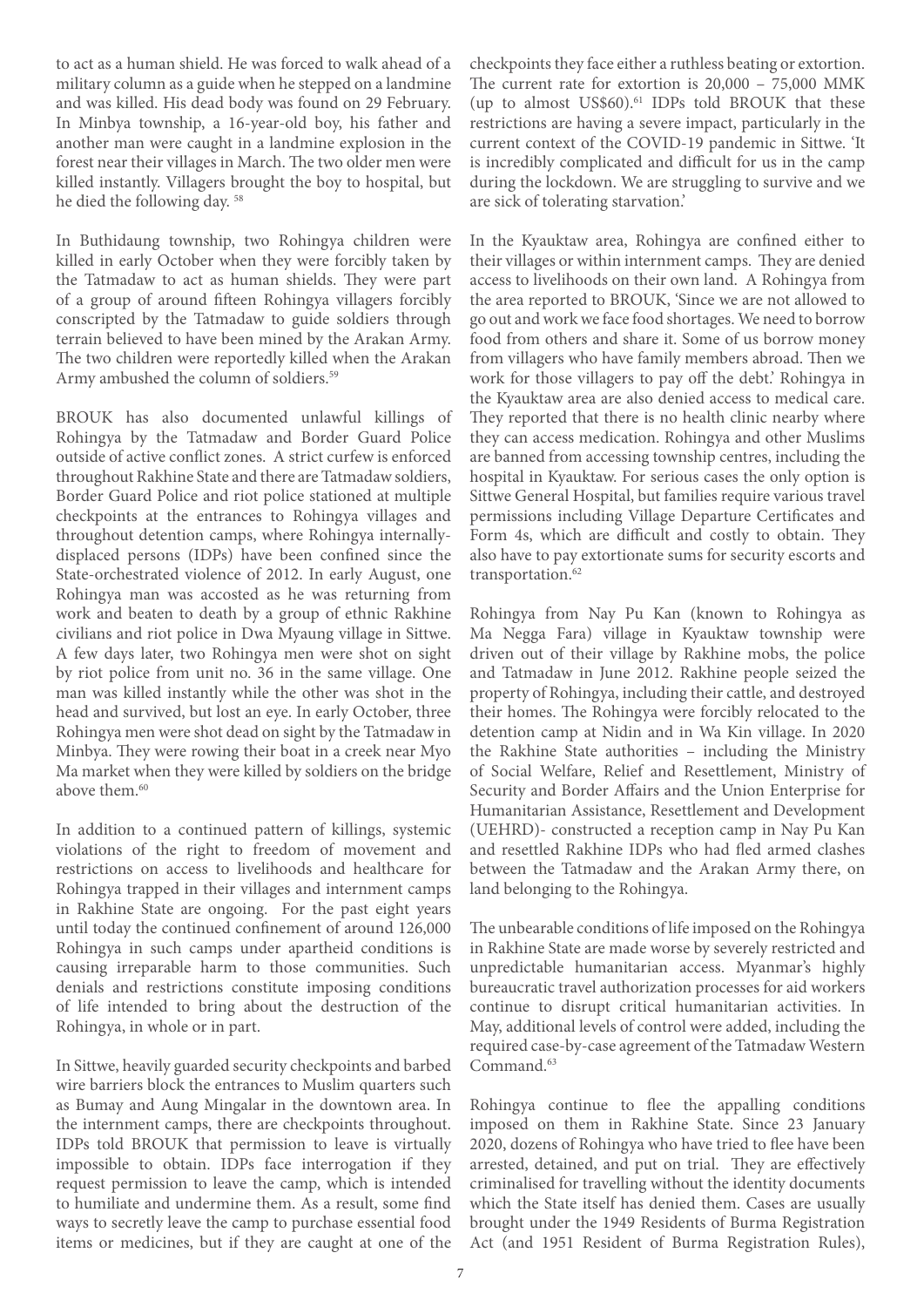which carries a maximum penalty of two years in jail with hard labour.<sup>64</sup>

A Presidential order issued in April 2020 – but not released publicly - to the Ministry of Labour, Immigration and Population, instructed the release of 'Bengali' prisoners, to drop charges against them, and to avoid bringing further charges against them.65 BROUK has documented the cases of two teenage Rohingya boys from a village in Kyauktaw who were arrested in June 2019 and only released on 15 February 2020 after being coerced to accept the National Verification Card (NVC). Several other documented cases on file with BROUK follow a similar pattern. Most recently, two teenage Rohingya girls and a 27-year-old Rohingya man fled one of the internment camps in Kyauktaw and were arrested on 28 October. They were released on 5 November on condition of accepting the NVC card. A 25-year-old man from a village in Kyauktaw under tight restrictions was arrested on 5 October and is currently detained. He is due to appear at the township court in Sittwe.<sup>66</sup> Arbitrary arrests of Rohingya who attempt to flee the brutal conditions of life imposed upon them are therefore continuing in spite of the Presidential Order.

Within the NVC process Rohingya are denied the right to their own identity and are instead forced to record 'Bengali' and accept the designation of 'foreigner'. Although this is not denoted on the NVC itself, it is recorded on the documentation held by the Immigration office. Local Rohingya from the Kyauktaw area report that Rohingya elders face pressure to convince their communities to accept the NVC. Although the government promised the Rohingya that holding an NVC would guarantee rights such as freedom of movement and access to livelihoods such as fishing, this is untrue. NVC holders continue to report restrictions on their freedom of movement, access to livelihoods and healthcare. The NVC process does not offer a path to full citizenship, in spite of government claims to the contrary.

#### **Provisional measure (2) - Ensure that the military and others under its influence do not commit any of the acts punishable under Article III of the Genocide Convention**

'The Republic of the Union of Myanmar shall, in relation to the members of the Rohingya group in its territory, ensure that its military, as well as any irregular armed units which may be directed or supported by it and any organizations and persons which may be subject to its control, direction or influence, do not commit any acts described in point (1) above, or of conspiracy to commit genocide, of direct and public incitement to commit genocide, of attempt to commit genocide, or of complicity in genocide [emphasis added].'

The President's third directive is addressed to all State actors and 'local people' and instructs them to 'take all possible measures to denounce and prevent all forms of hate speech', which is defined as, 'communications of any kind that denigrate or express animosity towards a person

or a group on the basis of religion, ethnicity, nationality, race, gender or other identity factor. Incitement to violence may constitute hate speech.'

The FFM's September 2019 report referred to hate speech against the Rohingya by Myanmar officials before, during, and after the clearance operations as one of the seven indicators of genocidal intent. Legal counsel for the Gambia Mr. Loewenstein gave numerous examples of the dehumanizing language used to describe the Rohinga by State actors in his statement to the ICJ during the preliminary measures hearings.67 The UN High Commissioner for Human Rights report recently emphasised that Tatmadaw propaganda pages containing racist language and hatred remain online on Facebook.<sup>68</sup> Moreover, individuals who engaged in hate speech and vitriol aimed at the Rohingya during the recent election campaign faced no legal consequences, in spite of the President's directive.<sup>69</sup>

#### **Provisional measure (3) – prevent the destruction of and ensure the preservation of evidence**

'The Republic of the Union of Myanmar shall take effective measures to prevent the destruction and ensure the preservation of evidence related to allegations of acts within the scope of Article II of the Convention on the Prevention and Punishment of the Crime of Genocide.'

The President's second directive prohibits government staff from 'destroying, or removing, or permitting the destruction, or removal of...anything that may provide evidence of' the enumerated acts under Article II of the Genocide Convention.'

In its September 2019 report, the FFM found that 'an estimated 40,600 structures were destroyed between August 2017 and April 2019, with over 200 [Rohingya] settlements almost completely wiped out'. The UEHRD, chaired by Aung San Suu Kyi, was previously found by the FFM to have been responsible for overseeing 'the bulldozing of burned Rohingya villages, which is likely to have destroyed criminal evidence.'70

An investigative report published by Reuters in September 2020 included satellite images showing that construction in Rohingya villages razed during the 2016 and 2017 'clearance operations' has continued to expand over the past year, particularly in the area around Maungdaw. It is thus likely that criminal evidence continues to be destroyed, even since the 23 January provisional measures order.<sup>71</sup>

#### **Provisional measure (4) – submit a report to the ICJ on all measures taken to implement the order**

'The Republic of the Union of Myanmar shall submit a report to the Court on all measures taken to give effect to this Order within four months, as from the date of this Order, and thereafter every six months, until a final decision on the case is rendered by the Court.'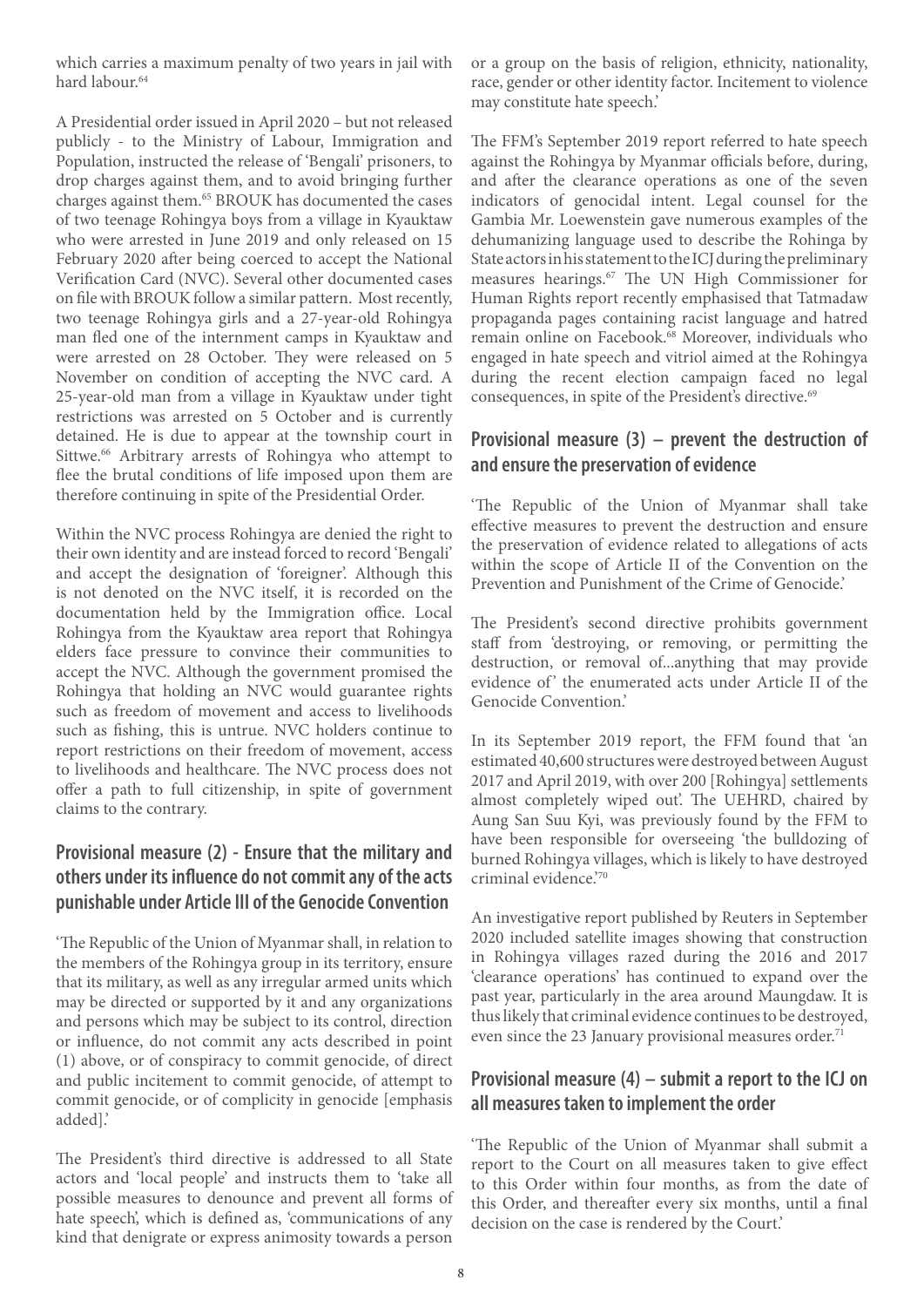Myanmar is expected to comply with this provisional measure, following the submission of its first report in May. However, it is highly unlikely the government will make any of its reports public unless it is legally-bound to do so.

#### **Analysis**

Myanmar's continued refusal to grant citizenship to the Rohingya, disenfranchisement of the Rohingya and denial of their right to participate in public affairs during the 2020 elections all demonstrate that it has failed to comply with the ICJ's order to 'take all measures within its power' to prevent irreparable harm to the Rohingya as a protected group.

BROUK further believes that Myanmar has categorically failed to comply with provisional measure 1, the order to take all measures within its power to prevent the commission of genocidal acts. The ongoing violations documented by BROUK match the risk factors for genocide, namely 'patterns of discrimination against protected groups' and 'signs of an intent to destroy in whole or in part a protected group'. More specifically, they are clear examples of the indicators for these two risk factors.

Firstly, the killings are an example of 'targeted physical elimination, rapid or gradual, of members of a protected group'. Secondly, the confinement of Rohingya in their villages or internment camps and the continued denial of access to livelihoods and healthcare is an example of 'widespread or systematic discriminatory or targeted practices or violence against the lives, freedom or physical and moral integrity of a protected group, even if not yet reaching the level of elimination'.

The genocidal act of 'deliberately inflicting conditions of life on the group intended to bring about its physical destruction' is sometimes referred to as 'slow death.' This act addresses situations in which the perpetrator does not immediately kill the members of the group, but uses other methods intended to ultimately bring about their physical destruction. Examples of possible means by which this underlying act can be carried out have been wellestablished by the case law in the International Criminal Tribunals for the former Yugoslavia and Rwanda. They include subjecting the group to a subsistence diet, failing to provide adequate medical care, systematically expelling members of the group from their homes, or subjecting members of the group to excessive work or physical exertion.72

In 2018, the FFM found that Myanmar had imposed many of the means identified in the jurisprudence of the ICTY and ICTR, stating that 'collectively these measures have eroded the ability of the Rohingya to support themselves and to survive as a community in Rakhine State. They have exposed them to destitution, immediate and longterm health risks, and preventable deaths.'73 The current conditions imposed on Rohingya in Rakhine State have worsened amid the COVID-19 pandemic and escalating

conflict. The ability of the Rohingya to survive such conditions of life imposed upon them is under everincreasing threat.

Thirdly, the confinement of Rohingya in their villages or internment camps is a clear example of 'serious discriminatory, segregational, restrictive or exclusionary practices, policies or legislation against protected groups'. The systematic stripping of citizenship from the Rohingya and coercion to accept a form of identification document that designates them as a foreign interloper are yet further examples.

Finally, the highly discriminatory 2015 Four Laws for the Protection of Race and Religion – including the Population Control Law, which grants the authorities powers to impose mandatory birth spacing on specific communities – remain on the statute books. Policies and practices which require members of the Rohingya community to seek permission before marrying also remain in place. Such acts of omission by the government amount to failure to implement measures to prevent the commission of the genocidal act of 'imposing measures intended to prevent births within the group'.

There is little to no publicly available evidence to suggest that Myanmar has complied with provisional measures 2 and 3 either, on ensuring security forces and those under its influence do not commit or incite genocide, and preserving evidence of alleged genocidal acts respectively. In fact, military propaganda pages on Facebook continue to publish material inciting hatred, and the Myanmar authorities continue to construct on Rohingya villages razed during the 2016 and 2017 clearance operations, thereby potentially destroying vital evidence of atrocity crimes.

BROUK believes that genocidal acts continue to be commissioned and perpetrated against the Rohingya group, with intent to destroy the group in whole or in part.

Myanmar's abject failure to comply with the ICJ's provisional measures calls into question their effectiveness, given their protective function. The failure of provisional measures in preventing the massacre at Srebrenica set a dangerous precedent and should compel the Court to act decisively and without delay. When the Gambia filed its request for provisional measures it emphasised that, '[t]his is an urgent situation that literally cries out for the Court's protection.'74 The situation is even more urgent now.

Under the Rules of the Court, the ICJ may of its own accord either issue further provisional measures, or amend the existing order by providing more specific instructions.<sup>75</sup> This should include a requirement for public reporting, both to ensure greater transparency for survivors and those currently at risk of genocidal acts, and to ensure rigorous scrutiny of Myanmar's compliance with the measures. As emphasised by a group of scholars in August 2020, 'there is no clear legal obstacle in the Statute or the Rules to the ICJ making Myanmar's reports publicly accessible.'76 Amended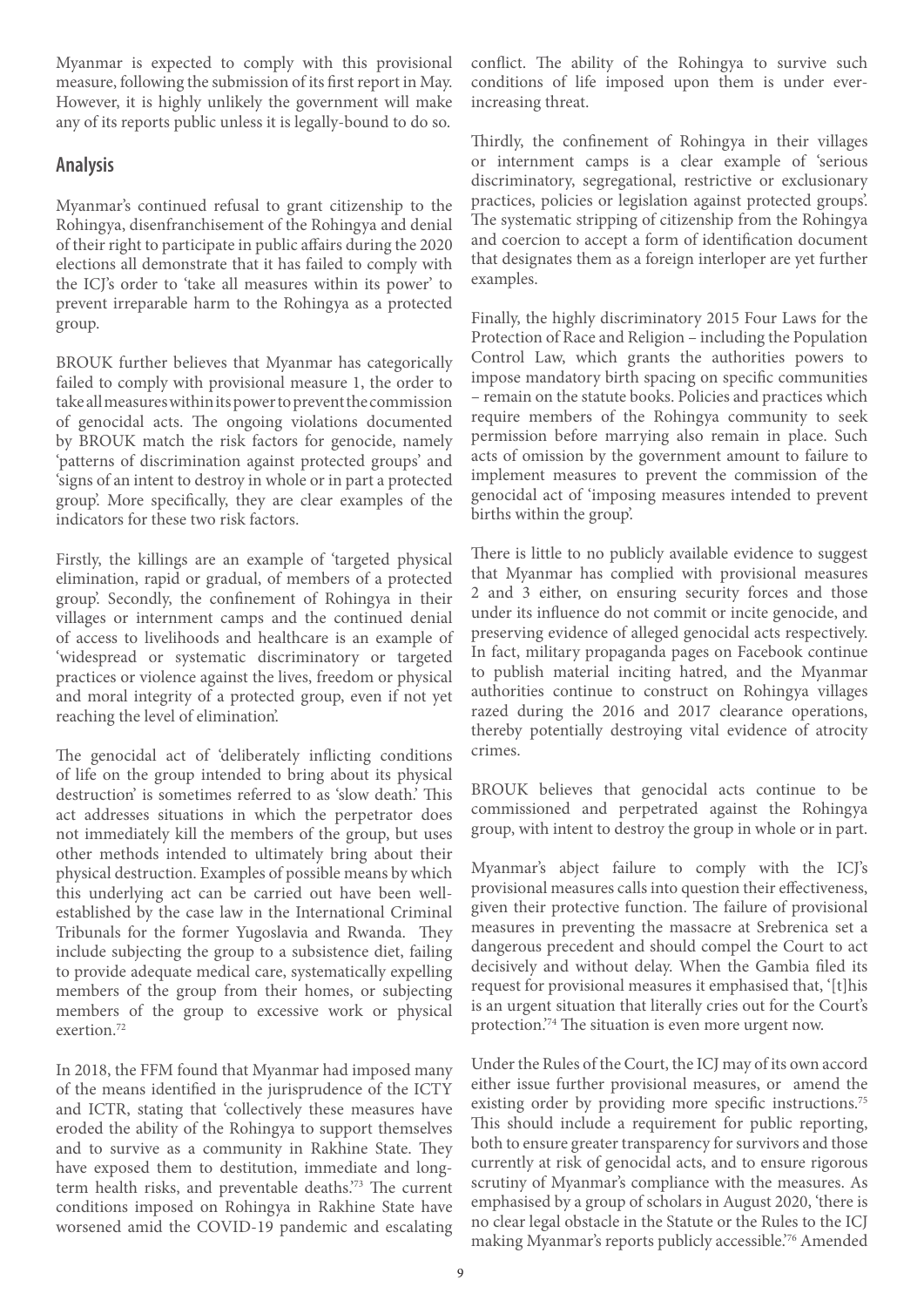or additional provisional measures should also include a requirement for policy and legislative changes as part of concrete measures that Myanmar must take to comply with the order, as set out clearly by the US Holocaust Memorial Museum.77 The ICJ should also reconsider the sixth provisional measure requested by the Gambia, in an amended form – namely requiring Myanmar's cooperation with international investigative mechanisms into alleged genocidal acts.78

#### **Recommendations to the International Court of Justice**

- In light of the ongoing irreparable harm being suffered by members of the Rohingya group, move to either amend the existing provisional measures order or issue further provisional measures, including, but not limited to, requirements that:
	- Myanmar makes its reporting public, to ensure transparency and rigorous scrutiny of its compliance with the order;
	- Myanmar implement policy and legislative changes as part of concrete measures it must take to comply, including the restoration of full citizenship to the Rohingya as a vital first step;
	- Myanmar cooperate with United Nations bodies and other international investigative mechanisms that seek to investigate the acts that are the subject of this case.

#### **Recommendations to the international community**

- Urge the government of Myanmar to restore full citizenship to the Rohingya as a matter of the utmost priority. Publicly withdraw support for the NVC process in Myanmar and instead make concerted, coordinated efforts to exert pressure on the government to repeal the 1982 Citizenship Law and 1983 Citizenship Procedures and replace them with legislation in line with Myanmar's obligations under international human rights law.
- Ensure that the situation in Myanmar is on the

agenda at the UN Security Council and hold public hearings at the UNSC to evaluate Myanmar's compliance with provisional measures.

- Provide support including legal, financial, technical – to the Gambia. In particular, States parties to the Genocide Convention should consider applying to the ICJ to intervene in the case following the example set by the Maldives, Canada, and the Netherlands.
- Exert maximum pressure on Myanmar to cooperate with the International Criminal Court investigation and provide access to Rakhine State to ICC investigators.
- Publicly support the referral of the situation in Myanmar to the International Criminal Court and use all available means to push the UN Security Council (UNSC) to make such a referral without further delay.
- Exercise universal and other forms of jurisdiction to investigate any individual – irrespective of position or rank - who may be responsible for committing genocide and/ or other crimes under international law. Ensure such individuals are brought to justice in fair trials.
- Use all available means to pressure the civilian and military authorities in Myanmar to end all human rights violations in the context of military operations in Rakhine State and elsewhere in the country, and to ensure that those responsible for such violations are held to account.
- Call on the Myanmar authorities to full and unfettered access to independent journalists and human rights monitors to Rakhine and Chin States.
- Continue concerted efforts to advocate with the Myanmar authorities for the restoration of full mobile internet access in Chin and Rakhine States.
- Hold wide-ranging, meaningful and transparent consultations with all displaced Rohingya communities on their needs, priorities, and the necessary conditions for their voluntary return in safety and dignity to their places of origin in Rakhine State.

### **About Burmese Rohingya Organisation of the UK**

The Burmese Rohingya Organisation of the UK (BROUK) is headquartered in London and was founded in 2005. The organisation works to highlight the plight of the Rohingya internationally and to support the Rohingya community through a number of initiatives, including by promoting and carrying out research activities on relevant topics, monitoring the human rights situation in Myanmar through an extensive network of contacts, and highlighting ongoing violations against Rohingya through international media and high-level advocacy.

BROUK provides a vital voice for the Rohingya people through its work with the community inside Myanmar, as well as the wider diaspora. The organisation is furthermore committed to training the next generation of Rohingya activists through interaction and capacity building with Rohingya youth groups.

BROUK works to ensure justice for the ongoing genocide against the Rohingya people in Myanmar by advocating for international accountability. In November 2019, BROUK filed a petition in Argentina for a universal jurisdiction case against Myanmar military and civilian leadership for crimes against humanity and genocide against the Rohingya. This is the first universal jurisdiction case regarding the Rohingya genocide anywhere in the world.

*Contact details: +44 2082 571 143; brorg.london@gmail.com; www.brouk.org*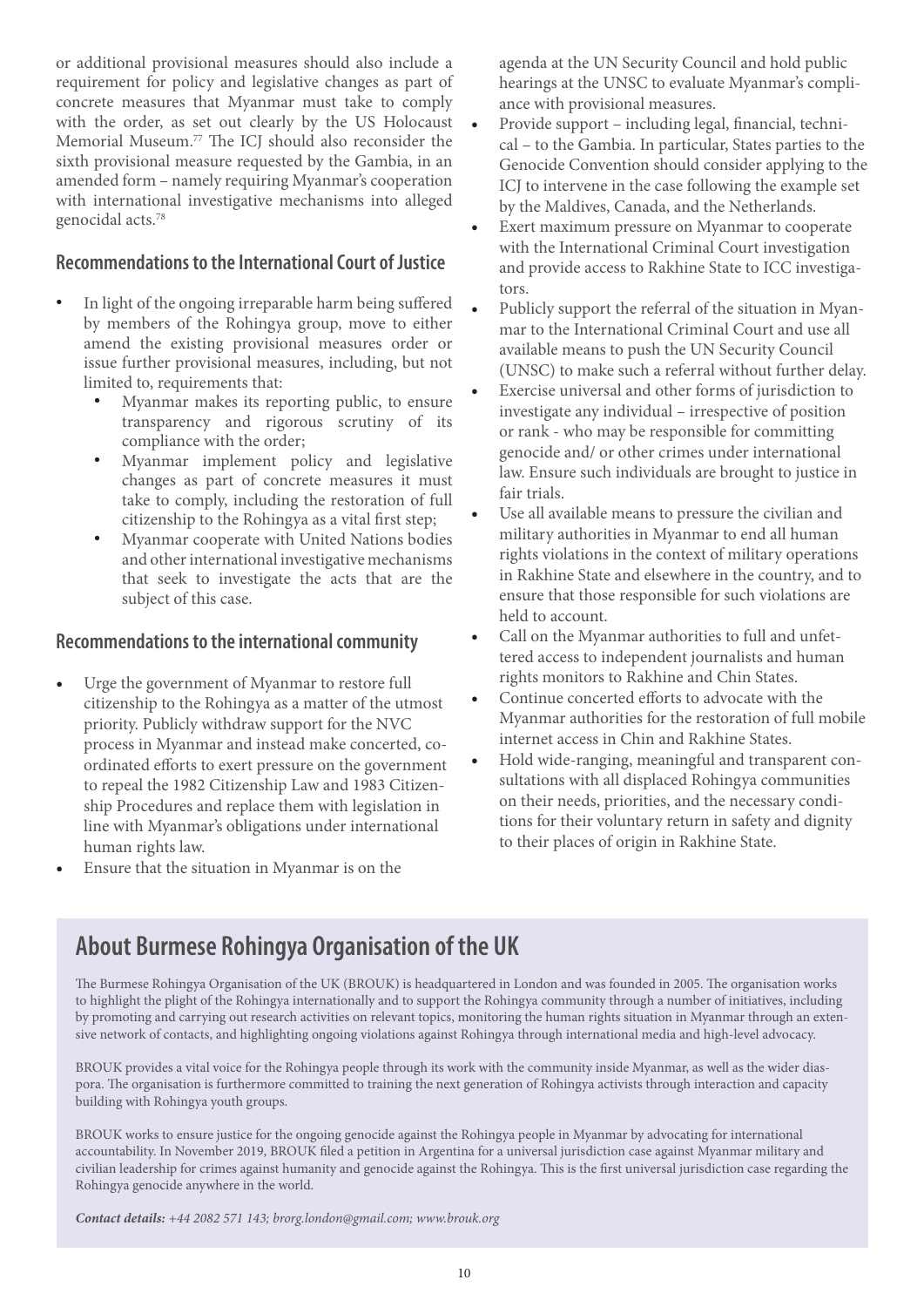#### **Endnotes**

1 BROUK, 'Burned, Stabbed, and Shot: Physical evidence of atrocities committed against the Rohingya' (May 2017) 13-27. BROUK, '"I Thought I Would Die": Physical evidence of atrocities against the Rohingya' (1 November 2017) 12-31.

2 UN Human Rights Council Resolution 34/22, adopted 24 March 2017 (3 April 2017) UN Doc A/HRC/RES/34/22.

3 UN Human Rights Council, 'Report of the detailed findings of the Independent International Fact-Finding Mission on Myanmar', (17 September 2018) UN Doc. A/HRC/39/CRP.2 and UN Human Rights Council, 'Report of the detailed findings of the Independent International Fact-Finding Mission on Myanmar', (16 September 2019) UN Doc. A/HRC/42/CRP.5.

Convention on the Prevention and Punishment of the Crime of Genocide (adopted 9 December 1948, entered into force 1 January 1951) 78 UNTS 277 art II.

5 FFM 2019 report 70 [220].

6 FFM report 2018 352 [1394].

7 The Gambia v. Myanmar, International Court of Justice 'Application Instituting Proceedings and Request for Provisional Measures' (11 November 2019) 38 [113] 4 [2] 55-56 [99-110] 58 [114].

8 The Gambia v. Myanmar ibid 22 [31].

9 Bosnia and Herzegovina v. Serbia and Montenegro, International Court of Justice 'Application of the Convention on the Prevention and Punishment of the Crime of Genocide' Judgment (26 February 2007) [413-415].

10 The case was brought with the support of the other 56 States belonging to the Organisation of Islamic Cooperation. Final Communiqué of the 14th Islamic Summit Conference (31 May 2019) 10 [47] OIC/SUM-14/2019/FC/ FINAL.

11 United States Holocaust Memorial Museum, International Court of Justice Q&A: Gambia v. Myanmar (11 December 2019) available at <https:// www.ushmm.org/genocide-prevention/blog/international-court-of-justice-qa-gambia-v-myanmar> accessed 21 November 2020.

12 Global Justice Center and Global Centre for the Responsibility to Protect, 'Q&A: The Gambia v. Myanmar - Rohingya Genocide at the International Court of Justice' (May 2020).

13 The Gambia v. Myanmar, ICJ 'Application Instituting Proceedings and Request for Provisional Measures' (11 November 2019) [113].

14 The Gambia v. Myanmar, ICJ 'Order: Application of the Convention on the Prevention and Punishment of the Crime of Genocide - Request for the Indication of Provisional Measures' (23 January 2020) 21 [73] [69] 16 [52]. 15 The Gambia v. Myanmar, ICJ provisional measures order ibid 22 [73].

16 USHMM, 'Practical Prevention - How the Genocide Convention's Obligation to Prevent Applies to Myanmar - Report #2: The Denial of the Right to Citizenship and the Right to Participate in Public Affairs' (October 2020) 5. Becker et al, 'Rohingya Symposium: Why So Secret? The Case for

Public Access to Myanmar's Reports on Implementation of the ICJ's Provisional Measures Order' (25 August 2020) available at <http://opiniojuris. org/2020/08/25/rohingya-symposium-why-so-secret-the-case-for-public-access-to-myanmars-reports-on-implementation-of-the-icjs-provisional-measures-order/> accessed 21 November 2020.

18 The Gambia v. Myanmar, ICJ 'Application Instituting Proceedings and Request for Provisional Measures' (11 November 2019) 46 [86] 58 [113]. 19 United Nations, Charter of the United Nations (1945) 1 UNTS XVI Art 94(1).

20 The Gambia v Myanmar, International Court of Justice, 'Application of the Convention on the Prevention of the Crime of Genocide' (General List No 178 - Hearing on Request for Provisional Measures) CR 2019/18 70 [21]. 21 BROUK, 'Rohingya genocide continues unabated as Myanmar ignores the "World Court's" provisional measures' (25 May 2020).

22 Reuters, 'Myanmar updates U.N. court on 'confidential' Rohingya measures' (25 May 2020) available at <https://www.reuters.com/article/usmyanmar-rohingya-world-court-idUSKBN231124> accessed 21 November 2020.

23 States may submit such a request to intervene to the Court for its consideration under either article 62 or 63 of the ICJ Statute <https://www.icjcij.org/en/statute>. Both Myanmar and the Gambia will be given an opportunity to submit their written observations within a time-limit set by the Court, including a possible objection to such an intervention. The Court will then issue a decision on the matter. See rules 83 and 84 of the ICJ < https://www.icj-cij. org/en/rules>. See also Kawser Ahmed, Opinio Juris, 'Incidental Proceedings Likely to Follow in The Gambia v. Myanmar' (16 October 2020) available at <https://opiniojuris.org/2020/10/16/incidental-proceedings-likely-to-follow-in-the-gambia-v-myanmar/> accessed 21 November 2020. Rebecca Ratcliffe, the Guardian, 'Amal Clooney to pursue Rohingya case at The Hague' (27 February 2020) available at <https://www.theguardian.com/world/2020/feb/27/ amal-clooney-to-pursue-rohingya-case-at-the-hague> and 'Joint statement of Canada and the Kingdom of the Netherlands regarding intention to intervene in The Gambia v. Myanmar case at the International Court of Justice' (2 September

2020) available at <https://www.government.nl/documents/diplomatic-statements/2020/09/02/joint-statement-of-canada-and-the-kingdom-of-the-netherlands-regarding-intention-to-intervene-in-the-gambia-v.-myanmar-case-at-theinternational-court-of-justice> accessed 21 November 2020.

24 The Gambia v. Myanmar, International Court of Justice, 'Application of the Convention on the Prevention and Punishment of the Crime of Genocide, Order' (18 May 2020) General List No. 178.

25 See Becker et al, Opinio Juris, 'Why so secret?'.<br>26 Any such preliminary objections would likely l

Any such preliminary objections would likely be on the basis of legal technicalities. For example, Myanmar may assert that there is not a genuine dispute between the two States, and therefore the Gambia's application to the Court is inadmissible. See Ahmed, Opinio Juris, 'Incidental Proceedings'.

27 Genocide Convention 78 UNTS 277 art II III, IV, V.<br>28 Report of the Office of the United Nations High Cor

Report of the Office of the United Nations High Commissioner for Human Rights, 'Situation of human rights of Rohingya Muslims and other minorities in Myanmar' (3 September 2020) UN Doc A/HRC/45/5 12 [52]. 29 Rohingya Communities Worldwide, 'Joint Submission to the UN Universal Periodic Review of Myanmar' (July 2020) 5 [13].

30 The Gambia v. Myanmar, ICJ 'Wednesday 11 December 2019 Verbatim Record: Statement by the Agent' (CR 2019/19) 16 [19].

31 Radio Free Asia, 'Myanmar Denies Destroying Rohingya Expulsion Evidence From 2017' (15 September 2020) available at <https://www.rfa.org/ english/news/myanmar/expulsion-evidence-09152020193548.html?searchterm:utf8:ustring=%20rohingya> accessed 21 November 2020.

Report of the Office of the United Nations High Commissioner for Human Rights High Commissioner (3 September 2020) 6 [23].

33 International Commission of Jurists, 'Myanmar: New Commission of Inquiry Cannot Deliver Justice or Accountability, International Response Required' (7 September 2018).

34 ICOE, 'Executive Summary of Independent Commission of Enquiry's Final Report' (21 January 2020) 12, 9, 6.

35 ICTR, Trial Chamber I, Prosecutor v. Akayesu, Case No. ICTR-96- 4-T, Judgment (2 September 1998), [731-734].

36 Amnesty International, 'Myanmar: Villages burned, civilians injured and killed as Rakhine State conflict escalates' (12 October 2020) available at <https://www.amnesty.org/en/latest/news/2020/10/myanmar-villages-burned-civilians-injured-rakhine-state-conflict/?fbclid=IwAR2Cop-0gvU8D2ZSg-Leou9m\_5B4Bv-iRbiMbENIU\_6noJSvydqVYTH4s\_h0> and Sai Wanna, Myanmar Times, Three Myanmar soldiers admit to rape of Rakhine woman (11 September 2020) available at <https://www.mmtimes.com/news/ three-myanmar-soldiers-admit-rape-rakhine-woman.html> and Phadu Tun Aung, Myanmar Now, Myanmar military publishes name of woman who was gang raped by its soldiers (18 September 2020) available at <https://www.myanmar-now.org/en/news/myanmar-military-publishes-name-of-woman-who-wasgang-raped-by-its-soldiers> accessed 21 November 2020.

37 Lord Millet in R v. Bow Street Metropolitan Stipendiary Magistrate and Others ex parte Pinochet Ugarte (No.3), (UK) (1999) [177].

38 Element 1 of the crime of deportation under the Rome Statute requires that the perpetrator forcibly deported or transferred one or more persons to another State or location, by expulsion or other coercive acts. Thus, the ICC has jurisdiction over crimes that began in Myanmar, but continued into Bangladesh. Element 1 Article 7 (1) (d) Crime against humanity of deportation or forcible transfer of population ICC Elements of Crimes 6.<br>39 Bohingya Communities Worldwide Joint UPR s

39 Rohingya Communities Worldwide Joint UPR submission [36] FFM September 2018 report 427 [1711] Tun Khin, Opinio Juris, 'Universal Jurisdiction, the International Criminal Court, and the Rohingya Genocide' (23 October 2020) available at <http://opiniojuris.org/2020/10/23/universal-jurisdiction-the-international-criminal-court-and-the-rohingya-genocide/?fbclid=IwAR2c9-YNmN1JFNdgi1SQiuhKaAVUCRR-FKGjIZrLSyu6IB-0HjM87MhsaM> accessed 21 November 2020.

40 UN General Assembly, 'Report of the Special Rapporteur on the situation of human rights in Myanmar' (1 September 2020) UN Doc A/75/335 12 [59].

41 Special Rapporteur on Myanmar ibid. 13 [67] Report of the Office of the United Nations High Commissioner for Human Rights High Commissioner (3 September 2020) 2 [4].

42 Special Rapporteur on Myanmar (1 September 2020) 6 [26] Amnesty International, 'Myanmar: Villages burned, civilians injured and killed as Rakhine State conflict escalates' (12 October 2020).

43 Adam Bensaid, TRT World, Myanmar blames the Rohingya for Covid-19, and that's a death sentence (18 September 2020) available at <https:// www.trtworld.com/magazine/myanmar-blames-the-rohingya-for-covid-19 and-that-s-a-death-sentence-39843> accessed 21 November 2020.

44 Radio Free Asia, 'Hate Speech Among Military Party's Supporters on The Rise Ahead of Myanmar Election' (4 November 2020) available at <https://www.rfa.org/english/news/myanmar/hate-speech-11042020181704. html?searchterm:utf8:ustring=%20rohingya> and Radio Free Asia, 'Hate Speech Against Rohingya in Myanmar Election Has Worrisome Precedents' (13 October 2020) available at <https://www.rfa.org/english/news/myanmar/hatespeech-10132020192900.html?searchterm:utf8:ustring=%20rohingya> accessed